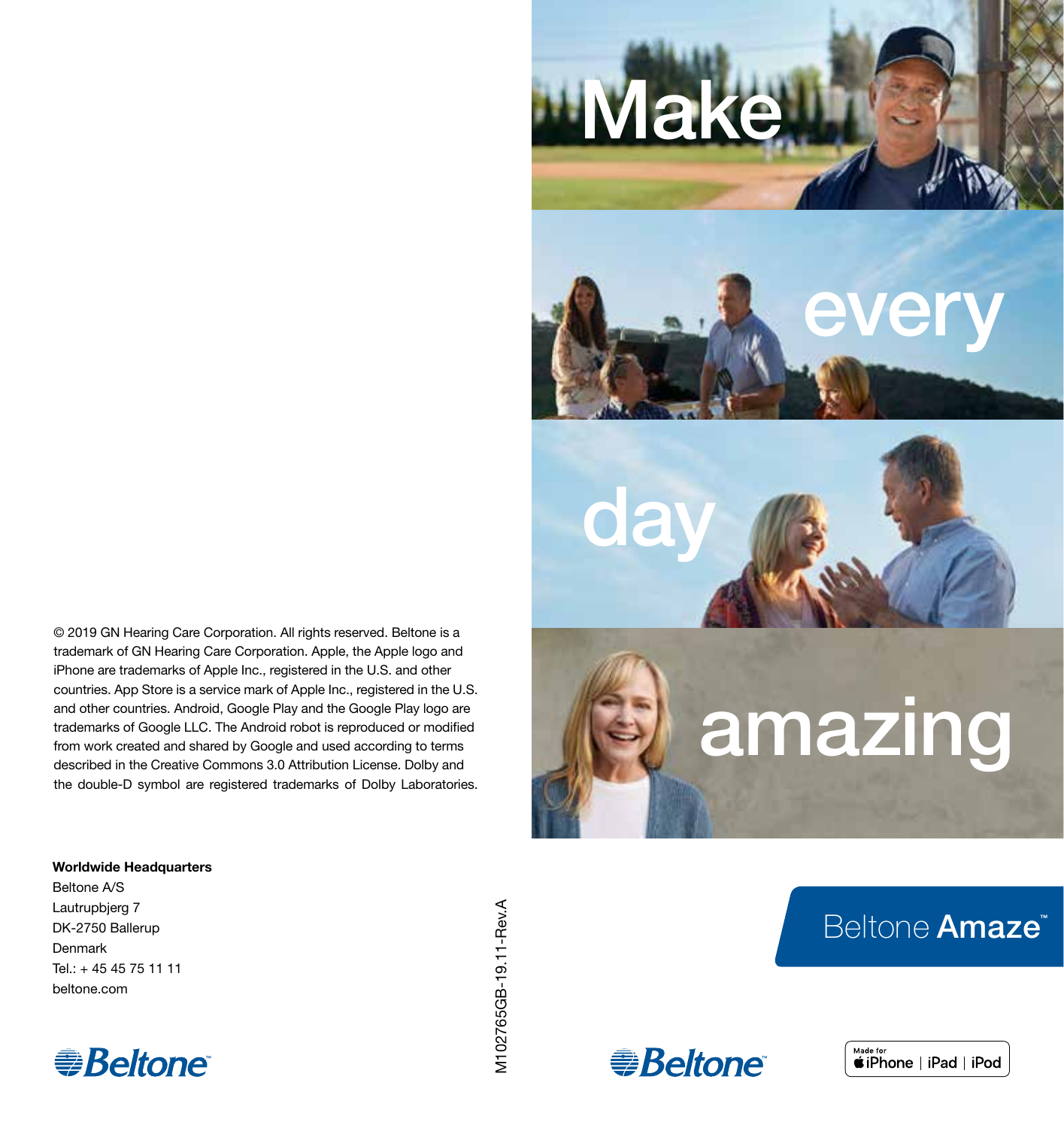# Beltone Amaze

The most complete hearing care solution now including a full family of hearing aids

Every day is filled with special moments that make our lives truly amazing. Every word, giggle or sound counts for something. Beltone Amaze ensures you won't miss a single one of those amazing moments.

#### Prepare to be amazed

The most complete and finest product in the industry, Beltone Amaze will give you an amazing hearing experience in all situations with a clearer, fuller and richer sound. Easy to use and offering full Beltone Remote Care whenever you need it, Beltone Amaze simply cannot be matched. Tap into excellent connectivity for crystal-clear streaming and personalized control and take advantage of the rechargeable battery\* that will keep you going for a full day on a single charge.

Welcome to the world of Beltone Amaze.



\*Only Beltone amaze RIE 63



## BELTONE AMAZE VIDEO



See the Beltone Amaze video at beltone.com/amaze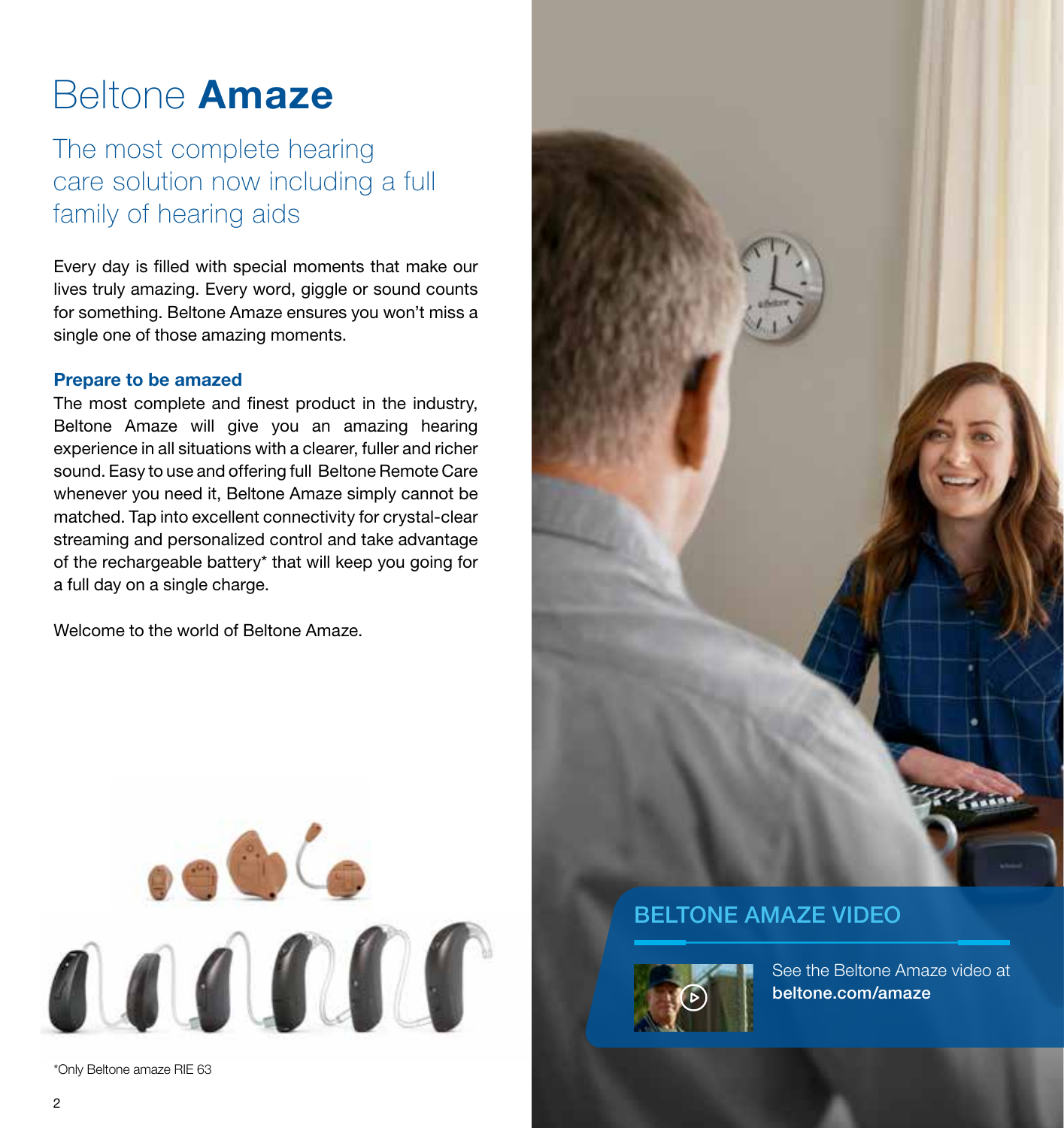

### NEXT LEVEL SOUND QUALITY

See the Beltone Amaze sound quality video at beltone.com/amaze

# Amazingly natural sound

# Enjoy a clearer, fuller and richer sound experience

With Beltone Amaze, built on our latest and fastest microprocessing technology, you will experience a clearer, fuller and richer sound in any listening situation. Now you can hear all of life's beautiful and delicate sounds, from a grandchild's exciting story, a quick joke in a busy restaurant to birds singing in the distance. Get ready to experience more action, thrills or adventures when you are watching a movie. And, if you are a music or theatre lover, prepare to be amazed by the textured tones that make live performances deeper and more fulfilling.

#### Immerse yourself in layers of sound

Our industry-leading CrossLink Directionality 2 with Personal Sound ID offers unparalleled situational awareness. Conversations and ambient noise can now sound natural and you can select which sounds to focus on. And, if you get caught by a sudden loud noise, Beltone Amaze will adjust it to a more comfortable level.

#### Enjoy lusher, more textured music

Listening to music puts a hearing aid to the ultimate test. With Beltone Amaze, the music has never sounded so rich and clear. Whether you are streaming your favorite melody or hearing it live at a symphony hall, Beltone Amaze will let you lose yourself in music – every time.



In a recent test, 95% of listeners preferred Beltone Amaze for music listening over competitors' hearing aids\*

\*Jespersen et al, 2018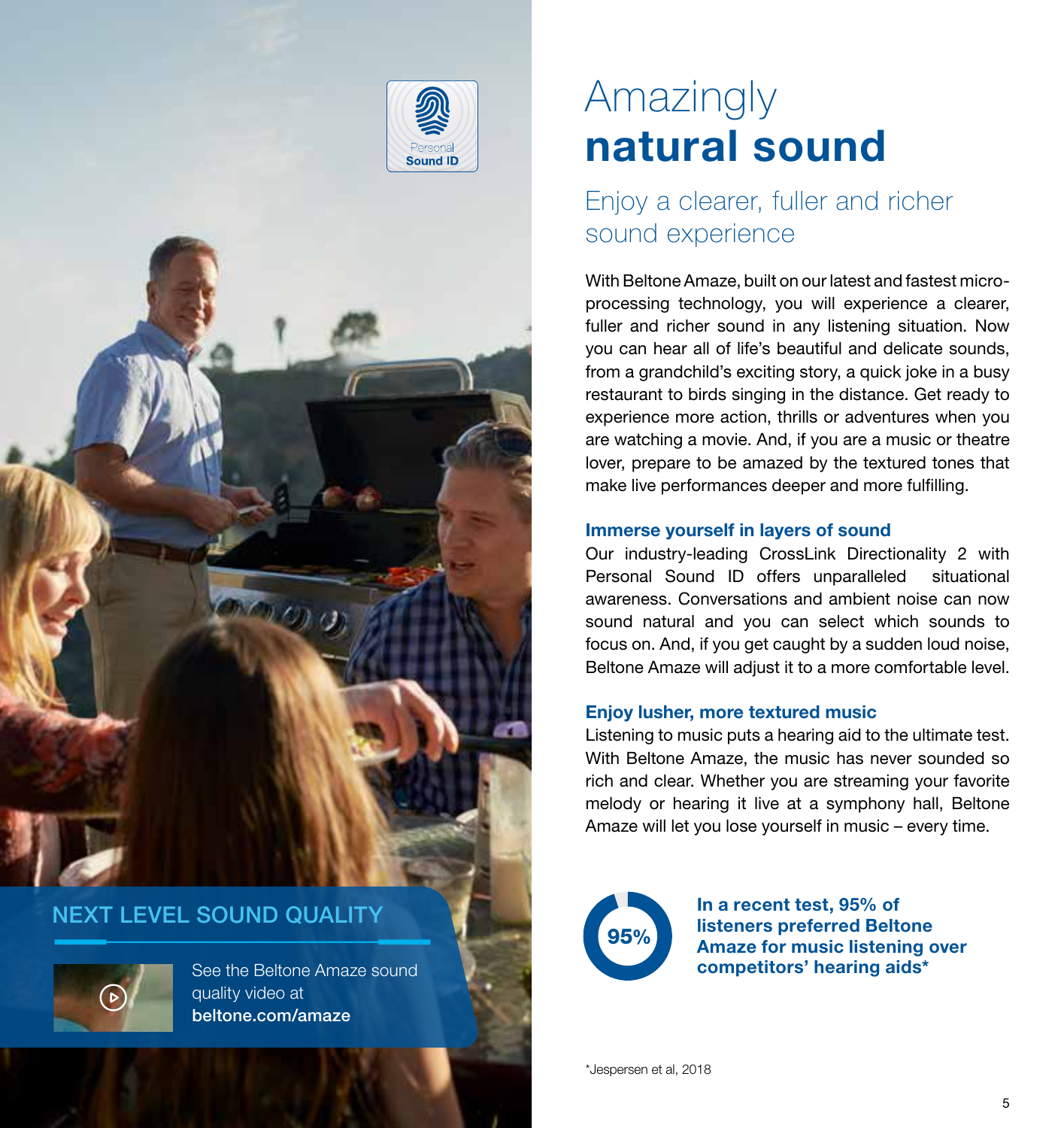# Amazingly connected

# Excellent streaming quality and easy control

Streaming music or phone calls directly to Beltone Amaze has never been more enjoyable. Experience the full action of your favorite movie streamed directly to your Beltone Amaze hearing aids, with no sounds missed.

#### Empowering personal control

You can easily control your hearing aids remotely with the Beltone HearMax app. With a few simple taps on the app, you can discreetly adjust your hearing aids directly from your iPhone, iPad, iPod touch, Apple Watch or an Android device.

From checking your battery status and adjusting programs and volume to using more advanced finetuning features that control speech focus, noise and wind filters, you will feel empowered and more satisfied with your listening experience.

#### A joy for you and for others

Imagine enjoying a great movie on TV with your family – but at your own volume. Or having a conversation in the car without missing a word. With the help of Beltone's wireless accessories you will be able to catch every conversation and watch TV with your loved ones at your own volume.



Phone Link 2

Control 2

Remote TV Link 2

Remote

Control

myPAL Pro myPAL Micro 71%

64%

When comparing sound quality to competitor hearing aids for TV streaming, listeners preferred Beltone Amaze 71% of the time\*

When comparing to competitor hearing aids that stream from iPhone, listeners chose the sound quality of Beltone Amaze 64% of the time\*

**Beltone** \*Jespersen et al, 2018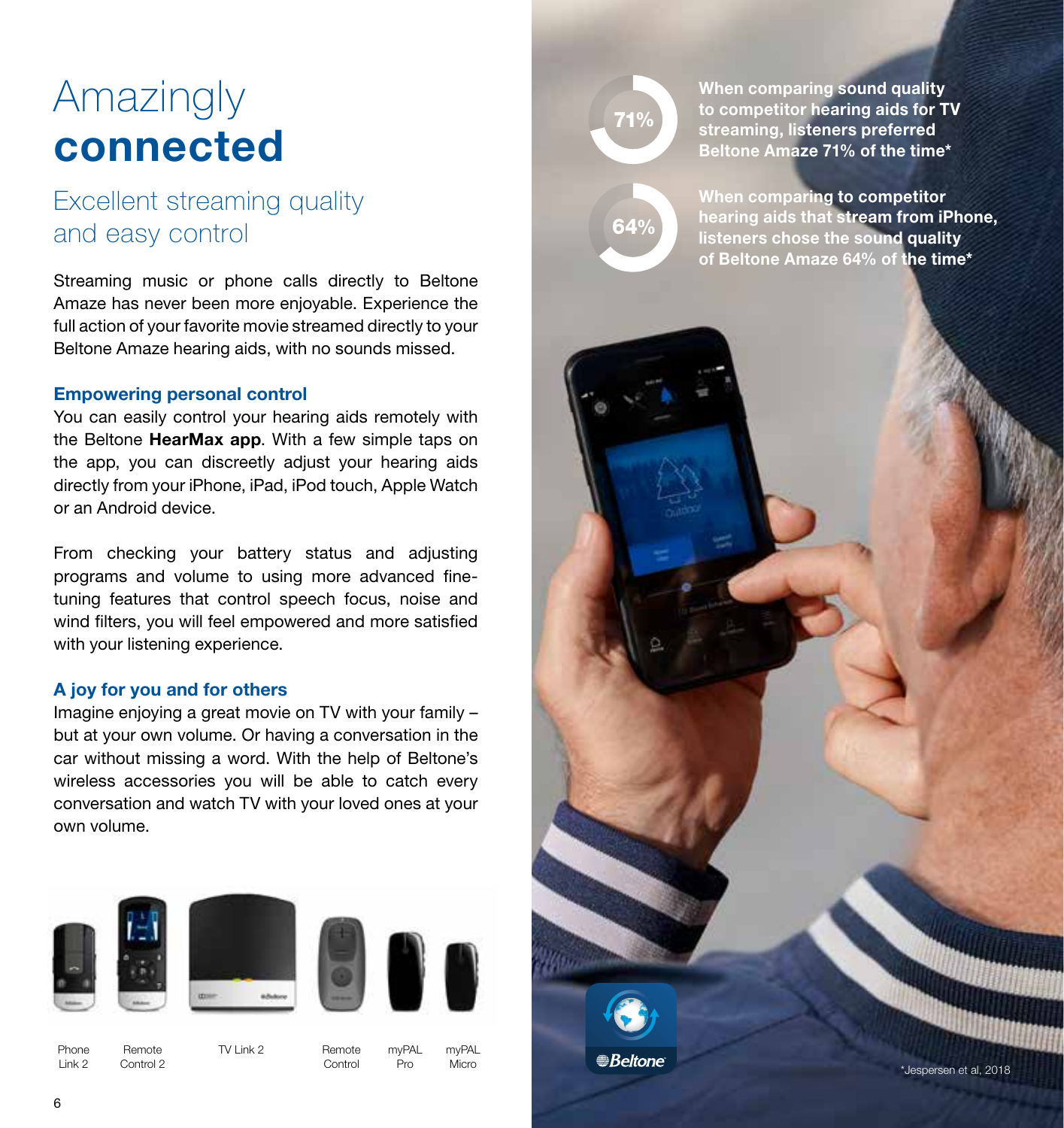# Amazingly personalized care

# With you at every step of the way

Getting used to your hearing aids can take time, and your hearing needs can change over time. Beltone Remote Care will keep a closer communication between you and your hearing care professional, so your hearing aids can be continuously adjusted to your specific needs. This makes your journey toward better hearing smoother and easier, every step of the way.

#### Easy, convenient care

With the help of the free HearMax app, you can easily send a request to your Hearing Care Professional and receive the new settings with a simple tap on your phone, without the need for an office visit. Beltone Remote Care will save you time and give you confidence that help is just a tap away.

## Beltone Remote Care is easy as 1-2-3

3



You request assistance<br>via the HearMax app.

Your hearing care professional reviews and sends the new settings back to your app. 2



Tap on your app screen to accept the update. You can also rate the new settings in the app.



## PROVIDING CARE. ANYWHERE.



See the Beltone Amaze Remote Care video at beltone.com/amaze